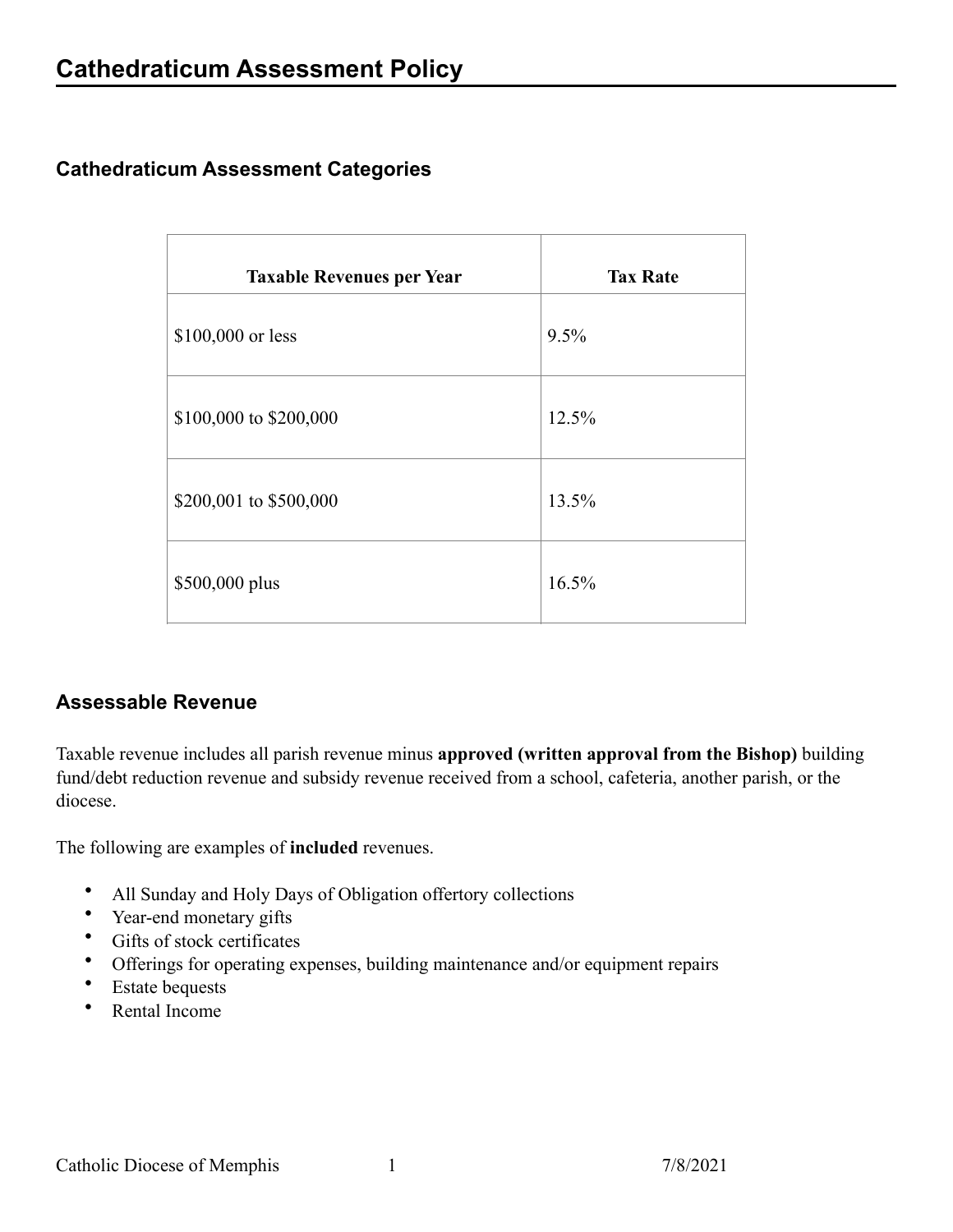## **Exempt Revenue**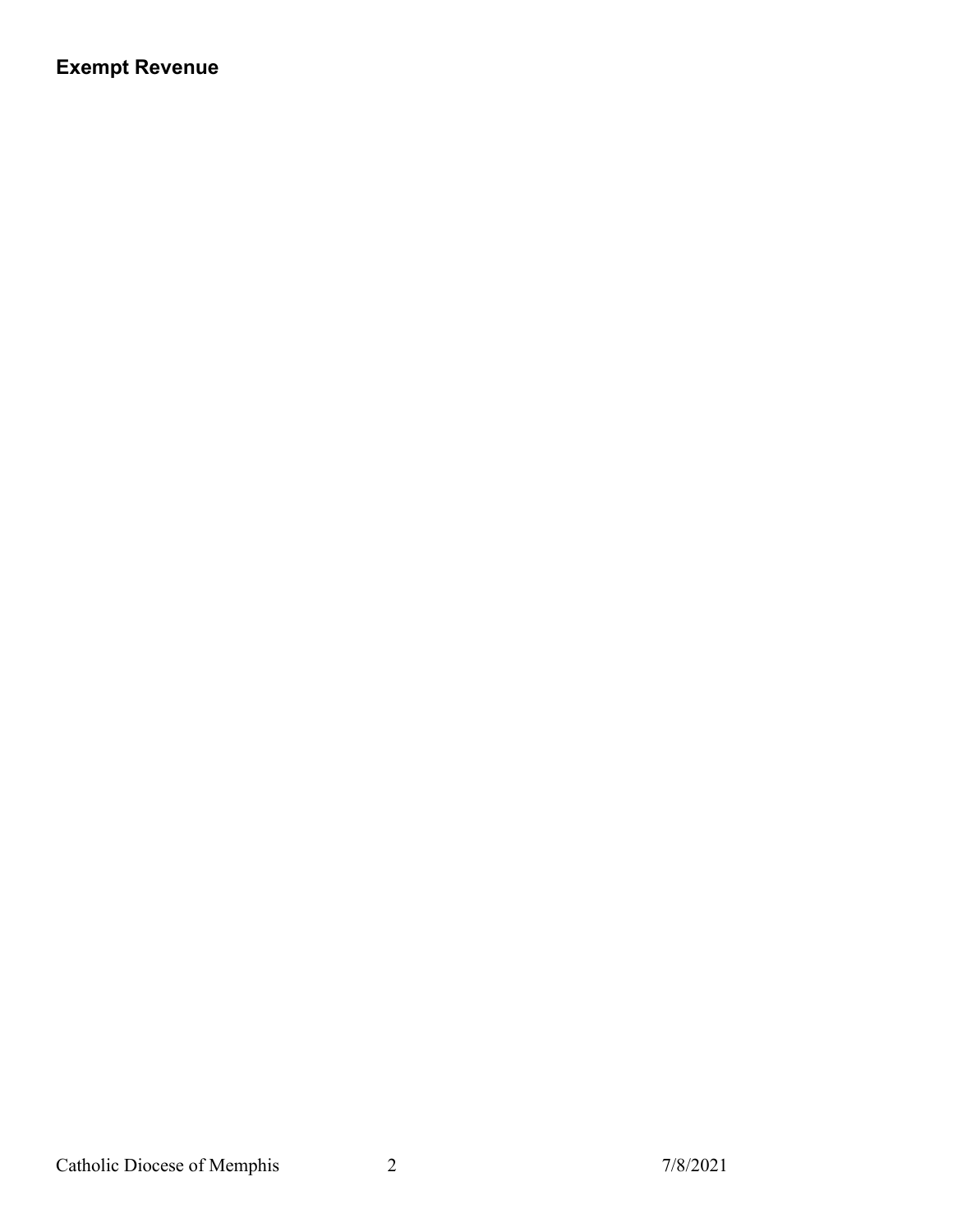| $\mathbf{1}$ | Building fund/ debt reduction program revenue.                                                                                                                                                                                                                                 |
|--------------|--------------------------------------------------------------------------------------------------------------------------------------------------------------------------------------------------------------------------------------------------------------------------------|
|              | Building fund/debt reduction programs initiated by a parish require <b>prior</b> written approval from<br>the Bishop.<br>Special collections for capital improvements such as a new organ or stained glass windows are<br>exempt but must have written approval by the Bishop. |
| 2            | <b>Subsidy revenue</b><br>Revenue from a school, cafeteria, another parish, or the Catholic Center is an in-house transfer of<br>cash and is exempt from Cathedraticum. Indemnity from an insurance company for a loss is also<br>exempt.                                      |
| 3            | <b>National and Diocesan Collections</b><br>National collections are for the benefit of others and not the parish and are exempt. Diocesan<br>collections, e.g. Seminarians, Villa Vianney are not parish revenues and so are exempt from<br>assessment.                       |
| 4            | <b>Education Revenues</b><br>Parish schools are administered separately. The following are exempt:<br>School tuition<br>School fund-raisers<br>Parish Religious Education fees<br>Parents Day Out fees<br>School Cafeteria revenue                                             |